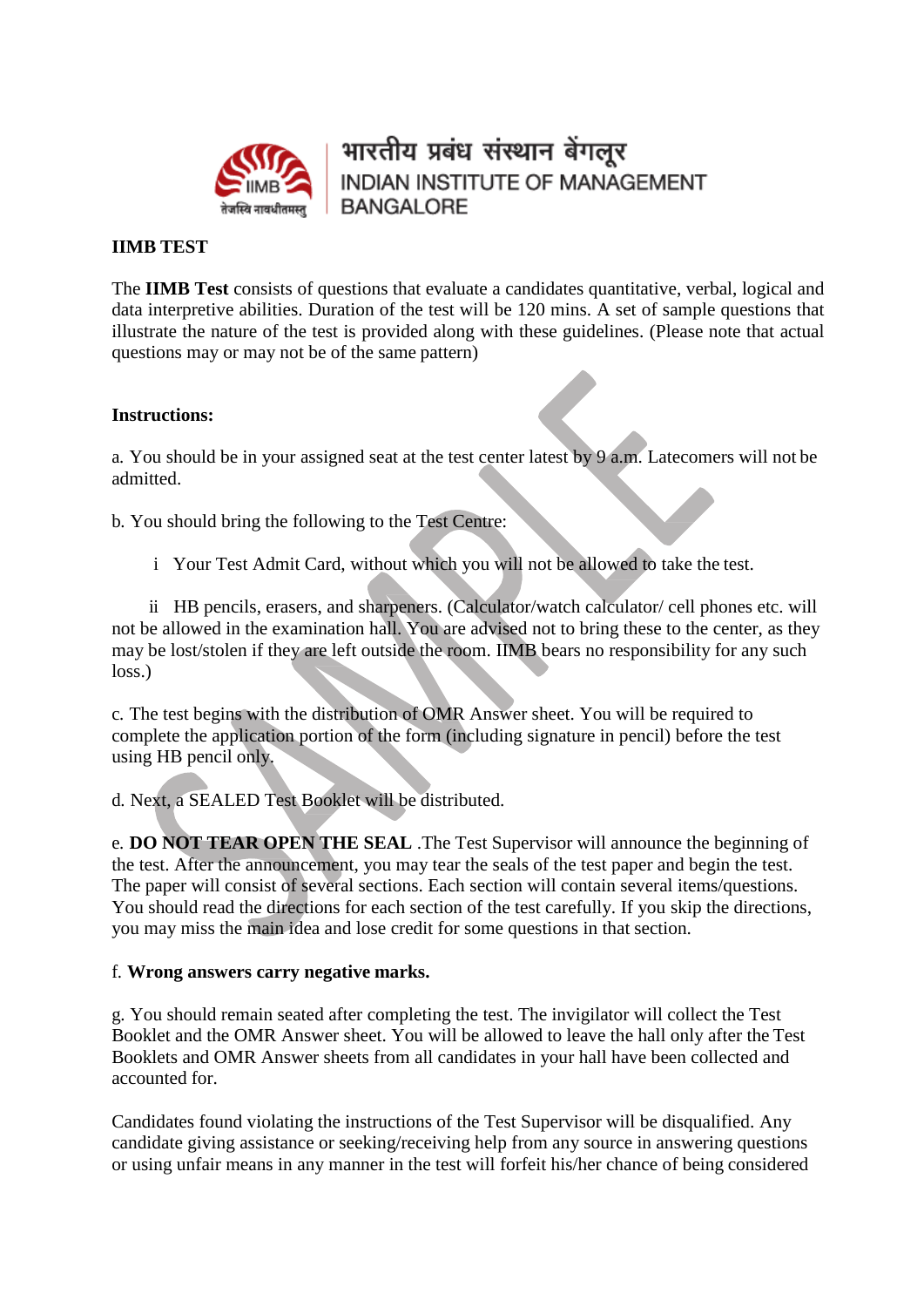for admission.

In all matters concerning the Admission, the IIMBs decision will be final and binding on the applicant.

#### **Instructions for filling OMR Answer sheet**

The information provided in the OMR Answer sheet will be used during the admission process. In order to avoid errors in filling up the actual OMR Answer sheet, it is advisable that you practice darkening ovals in the sample application form by downloading the sample OMR sheet at home. Check it for completeness and accuracy**. (You will NOT be allowed to bring the sample OMR sheet to the examination hall.)**

Please adhere to the following instructions for filling the sample application form. For marking each item on the form, specific instructions are given below.

### **Please use only HB Pencil (not pen) for filling up/marking the application form.**

## **ANSWERS**

**Correct method of marking answers**

1 2 3 4 Q2

Please note that oval should be dark and should be filled in as completely as possible.

## **Wrong methods of marking answers**

Some incorrect methods of marking are shown below:



**How to change your answer:** If you wish to change your answer, ERASE completely the already darkened oval by using a good quality eraser and darken the new oval indicating the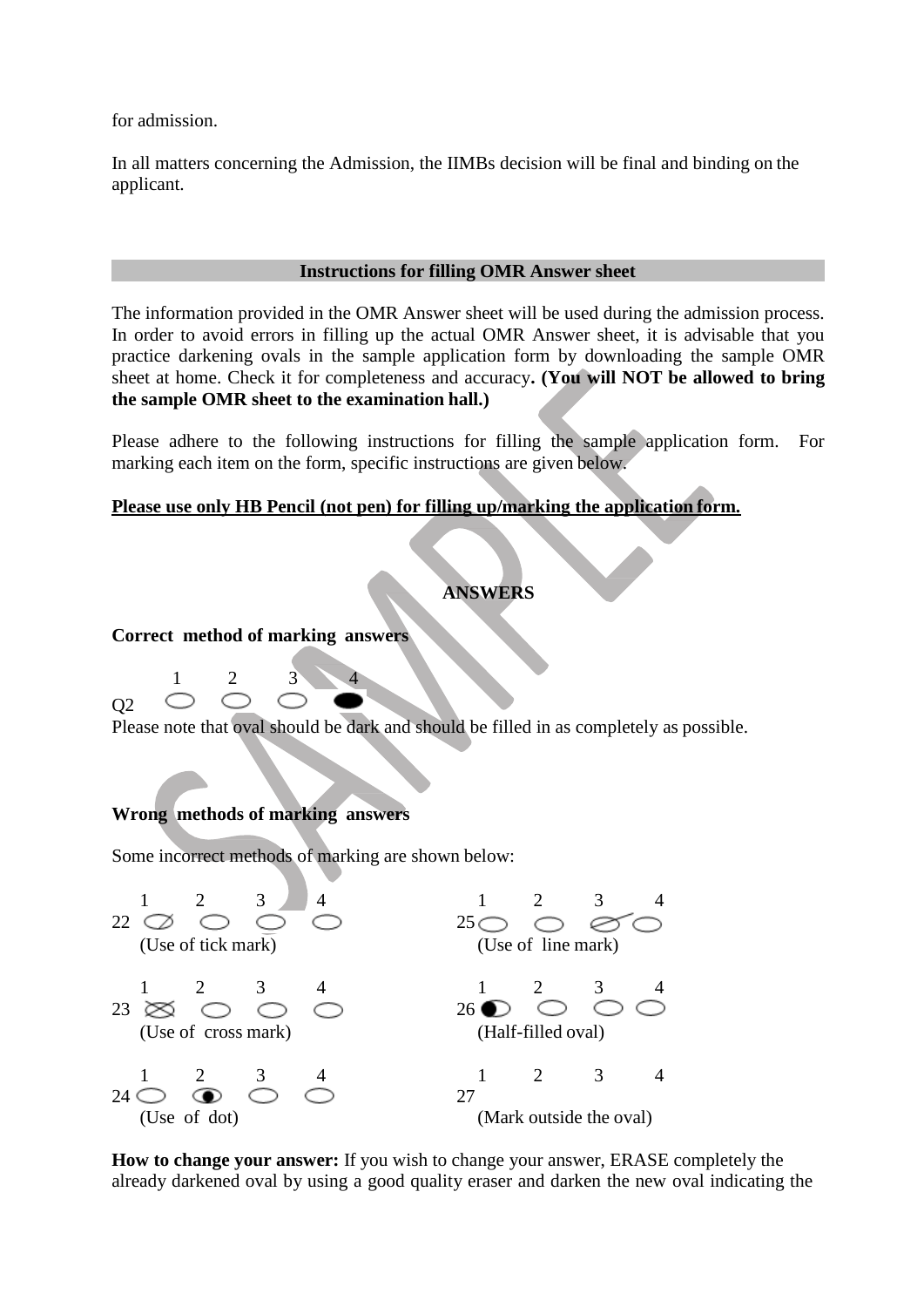new answer. Do not darken more than one oval. If more than one oval is darkened, the answer will be counted as wrong by the computer.

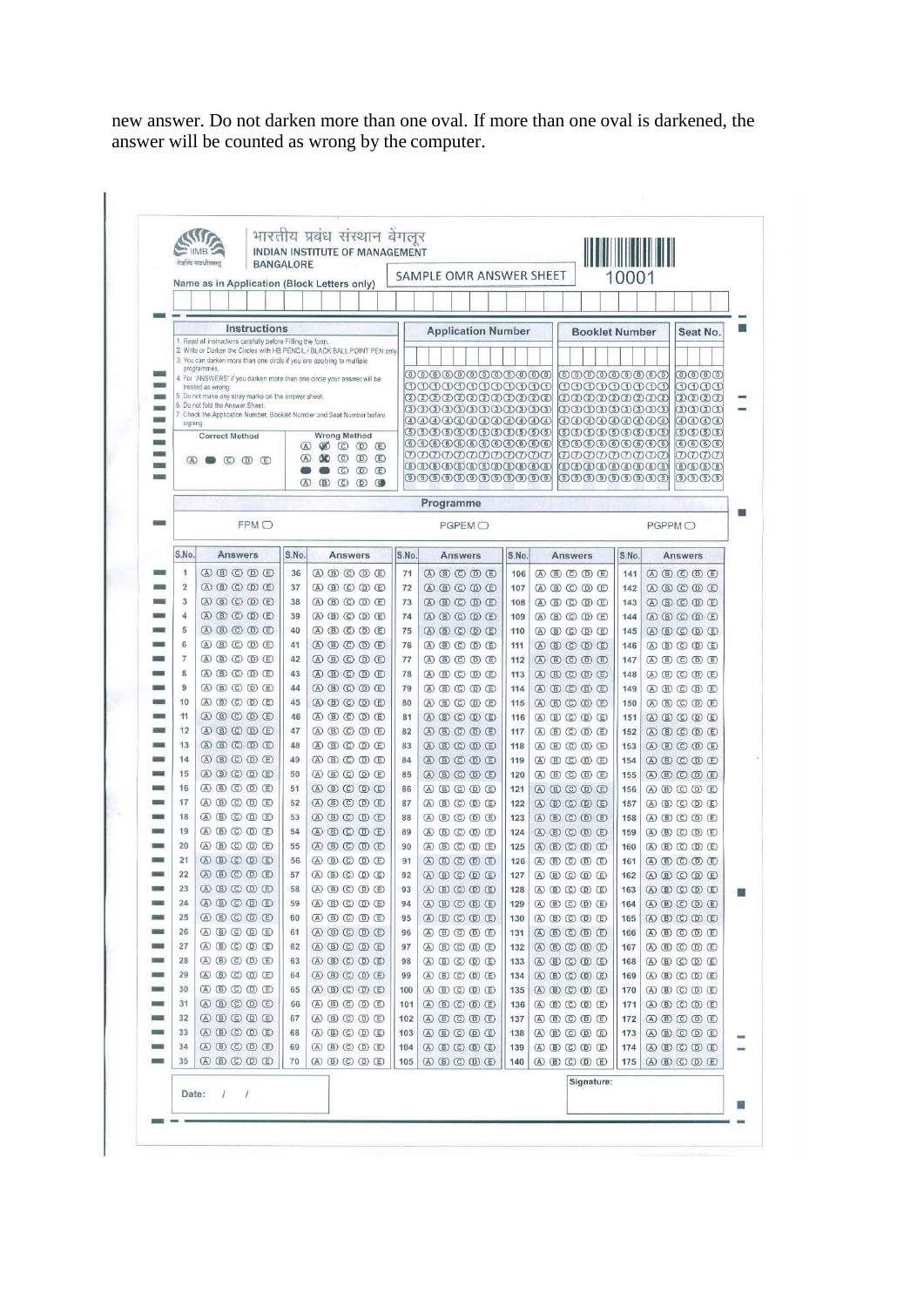*This document provides a selection of questions that have been asked in the past. It is indicative of the nature of questions that will appear in the IIMB Test. The sections, number of questions in each section, instructions etc. are provided to allow candidates to familiarize themselves with the nature of the test.*

## **PLEASE NOTE THAT THE NUMBER OF SECTIONS, TYPE OF QUESTIONS, NUMBER OF QUESTIONS, INSTRUCTIONS FOR QUESTIONS ARE SUBJECT TO CHANGE FROM YEAR TO YEAR.**

Section I

Number of Questions: 25

**Directions** *for questions 1 to 10*: *In the following passage, there are blanks, each of which has been numbered. These numbers are printed below the passage and against each, five words are suggested, one of which fits the blank appropriately. Identify the appropriate word in each case.*

For half a century, Peter G Drucker has been teacher and adviser to senior managers in business, human service organizations, and government. Sometimes called the godfather of modern management, he  $\frac{(1)}{\text{par}}$  an acute understanding of socio-economic  $\frac{(2)}{\text{with}}$  with practical insights into how leaders can turn  $\frac{(3)}{\text{the}}$  into opportunity. With a rare practical insights into how leaders can turn  $(3)$ (4) for synthesis, Drucker nourishes his (5) mind on a full range of intellectual disciplines, from Japanese art to network theory in higher mathematics. Yet he learns most from in-depth conversation with clients and students: a global network of men and women who (6) their ideas from action and act on ideas.

Since 1946, when his book Concept of the Corporation redefined employees as a resource rather than a cost, Druckers works have become an ever-growing  $(7)$  for leaders in every major culture, particularly among Japans top decision makers in the critical stages of their (8) to world business leadership. A (9) share of productive organizations world-wide are led by men and women who consider Drucker their intellectual guide, if not their personal (10) .

1.

| $(1)$ co-exists | (2) combines | (3) cooperates | (4) coordinates |  |
|-----------------|--------------|----------------|-----------------|--|
| 2.              |              |                |                 |  |
| $(1)$ steps     | $(2)$ layers | $(3)$ stratas  | $(4)$ forces    |  |

3.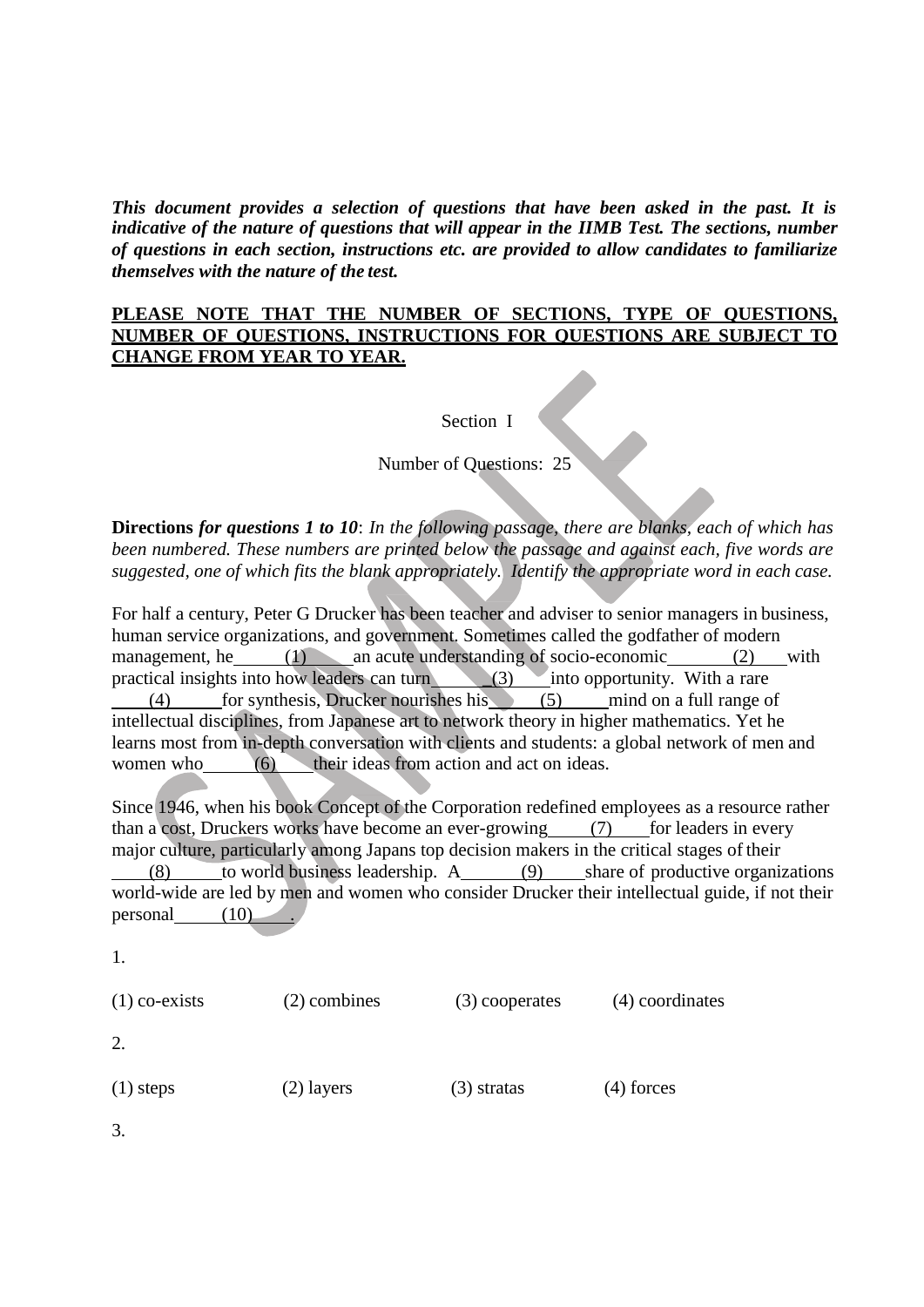

**Directions** *for questions 11 to14*: *Read each sentence to detect whether there is any error in it. Each sentence is divided into three parts, namely 1, 2 or 3. The error, if any, will be in one part of the sentence. The number of that part is the answer. If there is no error, the answer is '4'. (Ignore errors of punctuation, if any).*

| 11. | If he would have prepared/ his lecture well in advance<br>(1)         |                 |
|-----|-----------------------------------------------------------------------|-----------------|
|     | it would have been/ the best lecture in the entire conference.<br>(3) | No error<br>(4) |
| 12. | While going to the office yesterday I suddenly realized that          |                 |
|     | I have forgotten the key/to my office room at home.                   | No error<br>(4) |
| 13. | No other library in town has so many books/<br>$\sim$ $\sim$          |                 |

(1)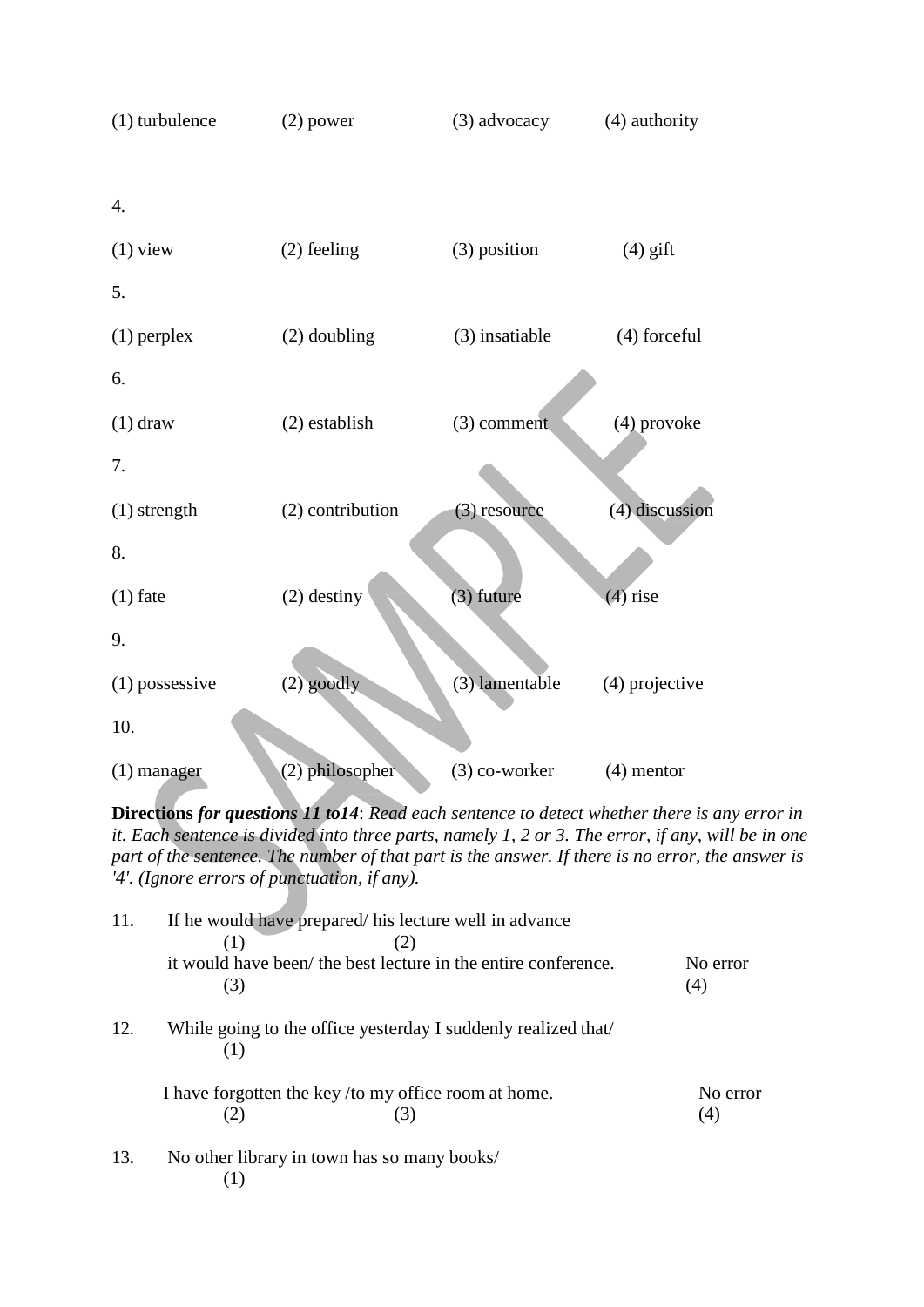|     | which belong to different disciplines/ as this library.       | No error<br>(4) |
|-----|---------------------------------------------------------------|-----------------|
| 14. | People pay tribute to him on account of his/                  |                 |
|     | dedicated and selfless service/for the nation and its people. | No error<br>(4) |

**Directions** *for questions 15 to 19*: *Choose the word which is most nearly the same in meaning to the word given in bold letters.*

**A** 

| 15.             | Dormant:            |                 |                  |                |
|-----------------|---------------------|-----------------|------------------|----------------|
| $(1)$ Harmful   |                     | (2) Prosperous  | (3) Quiescent    | (4) Gentle     |
| 16.             | Germane:            |                 |                  |                |
| $(1)$ Pertinent |                     | (2) Accustomed  | $(3)$ Prejudiced | (4) Attractive |
| 17.             | <b>Laconic:</b>     |                 |                  |                |
|                 | $(1)$ Expansive     | (2) Operational | (3) Realistic    | $(4)$ Terse    |
| 18.             | <b>Prodigious:</b>  |                 |                  |                |
|                 | $(1)$ Outstanding   | (2)<br>Dramatic | (3) Wasteful     | (4) Phenomenal |
| 19.             | <b>Melancholic:</b> |                 |                  |                |
|                 | $(1)$ Possessive    | $(2)$ Gloomy    | (3) Refreshed    | (4) Derogatory |

**Directions** *for questions 20 to 23: Choose the word which is MOST OPPOSITE in meaning to the word given in bold letters.*

| 20.           | <b>Assiduous:</b>  |                 |                 |                  |
|---------------|--------------------|-----------------|-----------------|------------------|
| $(1)$ Timid   |                    | (2) Precarious  | (3) Indolent    | (4) Inelegant    |
| 21.           | <b>Rampant:</b>    |                 |                 |                  |
| $(1)$ Dubious |                    | (2) Restrained  | (3) Critical    | (4) Derogatory   |
| 22.           | <b>Salubrious:</b> |                 |                 |                  |
|               | (1) Unfavourable   | (2) Unjustified | (3) Unthinkable | (4) Unscrupulous |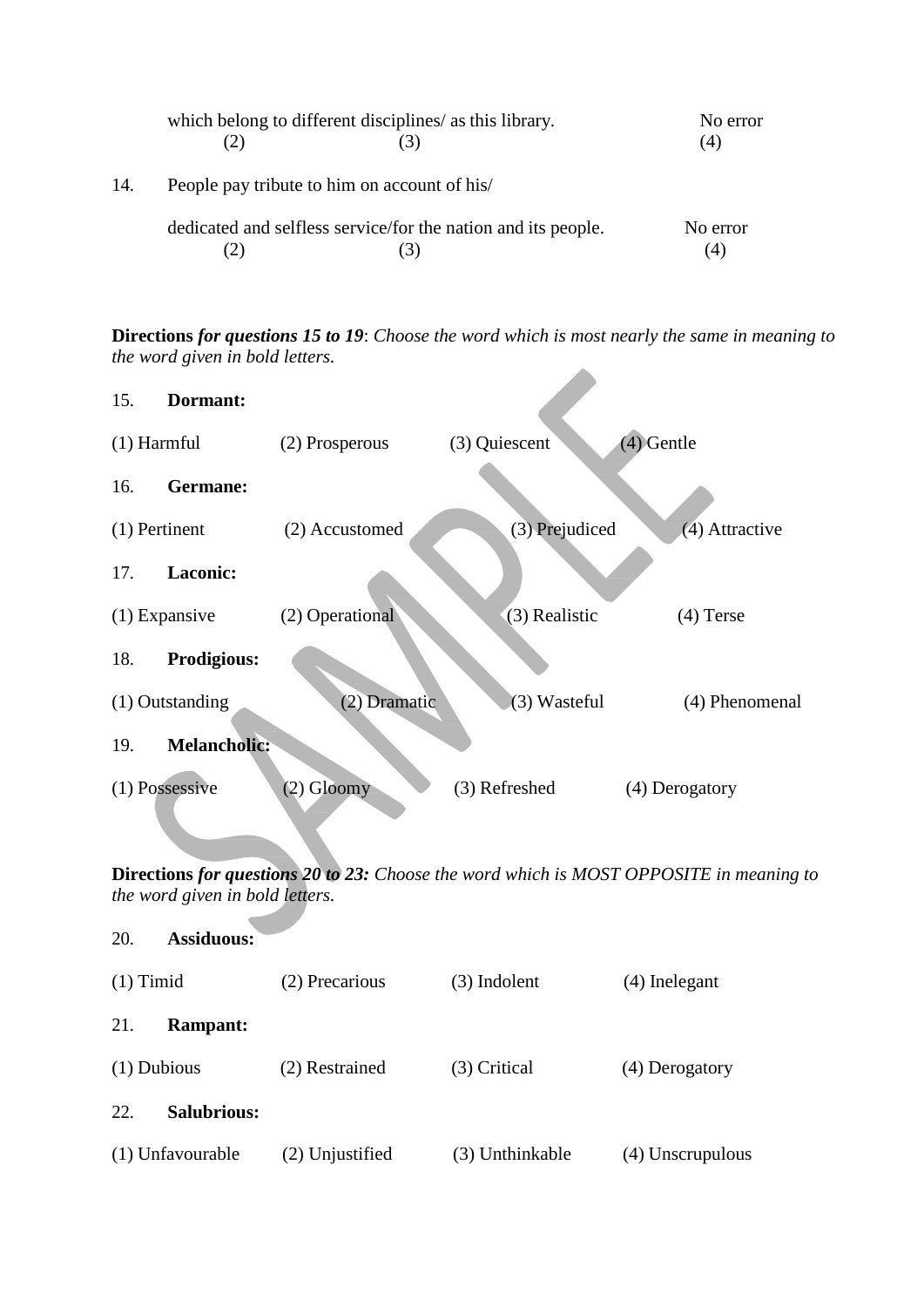#### 23. **Perilous:**

| $(1)$ Cheerless | $(2)$ Grimy | (3) Advantageous | $(4)$ Safe |
|-----------------|-------------|------------------|------------|
|-----------------|-------------|------------------|------------|

**Directions** *for questions 24 and 25:* Identify the most effective word from the given words to fill in the blank to make the sentence meaningfully complete.

24. He tends to any suggestion I make in meetings. (1) venture (2) precipitate (3) clement (4) discount 25. He the children to open their eyes and ears to the beauty of life. (1) admonished (2) promised (3) exhorted (4) complemented SECTION II

Number of Questions: 50

**Directions** *for questions 26 to 42: The questions below are independent of each other. Answer each independently.*

26. Free note books were to be distributed equally among 60 children of a class. Since 15 children were absent on the day of distribution each child got 5 notebooks extra. What was the total number of notebooks available for distribution?

(1) 750 (2) 1200 (3) 900 (4) None of these

27. Three of the following four parts numbered (1), (2), (3) & (4) are exactly equal. The number of the part which is **not** equal to the remaining three parts is the answer.

$$
145 \times 6 + 15 \times 3 = 146 \times 5 + 85 \times 2 = 65 \times 11 + 37 \times 5 = 84 \times 5 + 32 \times 15
$$
  
(1) (2) (3) (4)

28. The area of a rectangular garden is 375 sq. metres and the length and the breadth are in the ratio of 5:3 respectively. What will be the cost of making a 80 cm broad pathway around boundary on all sides of the garden if cost of making the pathway is Rs.50/- per square metre?

(1) Rs.3200/- (2) Rs.3328/- (3) Rs.3228/- (4) None of these

29. In how many different ways can the letters of the word 'ORANGE' be arranged so that the three vowels never come together?

$$
(1) 144 \t(2) 720 \t(3) 360 \t(4) 576
$$

30 . Compound interest accrued on an amount of Rs.10,000/- in two years was Rs.3,225/- . What was the rate of interest p.c.p.a?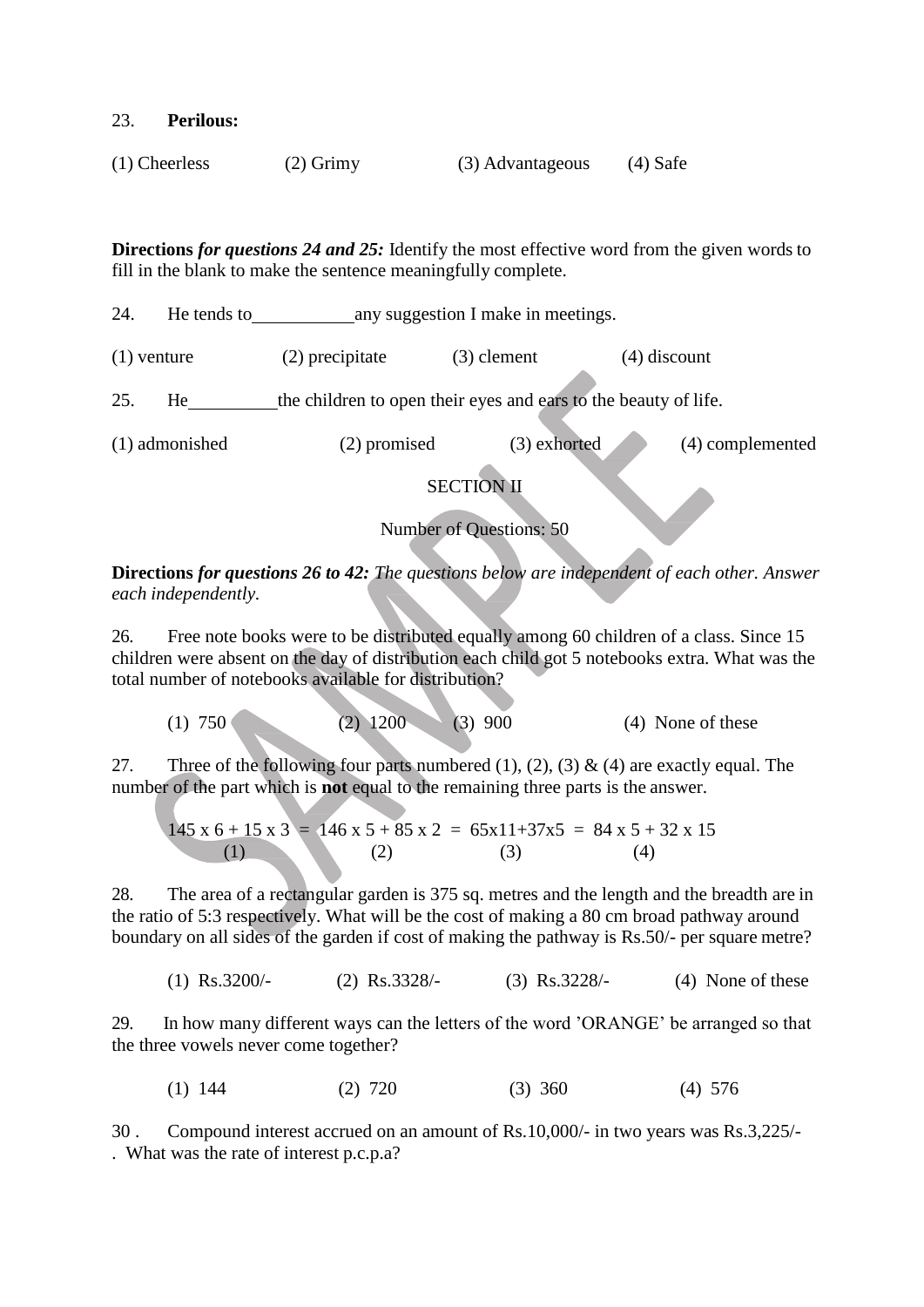(1) 15 (2) 12 (3) 11.5 (4) None of these

31. Which of the following values of x will satisfy the inequality  $x^2 - 2x - 3 < 0$ ?

(1)  $x < -1$  &  $x < 3$  (2)  $-1 < x < 3$  (3)  $-1 > x$  or  $x > 3$  (4) None of these

32. If  $A > B > C > D > E$  are positive non-zero integers, A-D can be

(X) greater than B C (Y) smaller than D E (Z) greater than C E

Correct deduction/s is/are

(1) X only (2) Y only (3) Z only (4) X and Z only

33. A fashion-clothing store has the policy of reducing the price of any item by 10% (ignoring fraction of a rupee) at the beginning of every month till the item is sold off. An item introduced for the first time in January 2002 was finally sold of in March 2002 for Rs. 656. The introductory price of the item must have been

(1) Rs. 800 (2) Rs. 820 (3) Rs 810 (4) none of above

34. Hari has three children. The difference in age between his middle child and the eldest is exactly the same as the age of the middle child. The difference in age between the youngest and the middle also is exactly the same as his youngest child. The sum of his childrens ages is 21 years. His middle child Rama must be of age

(1) 2 (2) 4 (3) 3 (4) none of these

35. The product of two integers is 24. How many values are possible for theirsum?

(1) 3 (2) 4 (3) 8 (4) 14

36. If A x B means B is the mother of A,  $A + B$  means B is the husband of A, then which of the following shows M is the son of N ?

| $(1)$ N x M + P      | $(2)$ K + M x N   |
|----------------------|-------------------|
| (3) $L+M \times P+N$ | (4) None of these |

37. Ashish, Bhaskar, Chaitanya and Damodar each play one of the following games: cricket, hockey, football and badminton. Each game in turn is played by exactly one of them. Ashish cannot play cricket or badminton, Bhaskar cannot play cricket or football, Chaitanya cannot play football or hockey, and Damodar cannot play hockey or badminton. The games played:

(1) Cannot be determined because the data is inconsistent.

(2) Cannot be determined since two solutions are possible.

(3) are as follows: Ashish football, Bhaskar hockey, Chaitanya badminton, Damodar cricket.

(4) None of the above.

38. Samrat Ashok had ten chiefs, each of whom had to pay obeisance to him. They were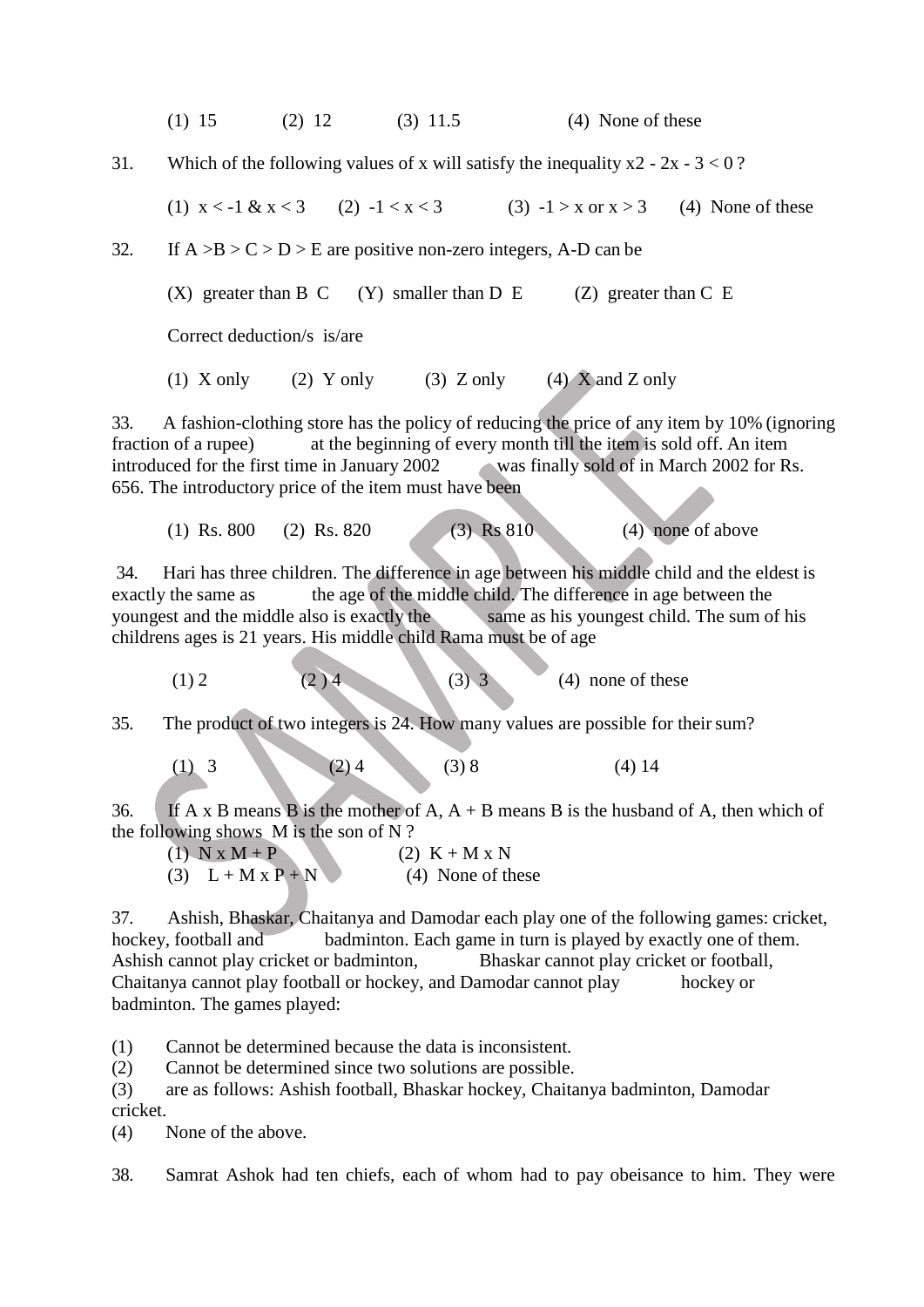numbered from 1 to 10 and the chief with number n had to give him n gold coins each weighing 10gms. The total weight of all coins received turned out to be 532gms. Ashoks Mantri suspected that one of the chiefs had mixed brass with the gold and reduced the weight of each coin by a small amount, by 20%. The possibility of more than one chief cheating does not exist. Based on this information, we can conclude that

- (1) It is impossible to find who had cheated Ashok.
- (2) Either Chief number 6 or Chief number 8 had cheated.
- (3) Chief number 9 had cheated.
- (4) No one had cheated and the Mantri was unnecessarily worried*.*
- 39. Both diagonals of a four sided figure are equal. Therefore,
- (1) The figure is a square.
- (2) The figure is either a square or a rhombus.
- (3) The figure is a rhombus.
- (4) None of the above.
- 40. Given two fixed points,
- (1) Exactly one straight line and exactly one circle can pass through them.
- (2) Many straight lines and exactly one circle can pass through them.
- (3) Exactly one straight line and many circles can pass through them.
- (4) None of the above.

41. The diagonal of an isosceles right angled triangle is 10√2 cm. A circle with centre as the vertex with the right angle and passing through the other two vertices is drawn.

- (1) The area of the circle is not known since many such circles can be drawn.
- (2) The area of the triangle is slightly less than one sixth the area of the circle (50 vs 100  $\pi$ ).
- (3) The area of the triangle is 100 and that of the circle is 200  $\pi$ .
- (4) None of the above.

42. Abduls mother is twice his age and his grandmother is thrice his age. He was born when his mother was more than twenty but was not yet thirty. His grandmother is at most seventy eight. Choose the best answer.

(1) Abdul is 25.

(2) To determine Abduls age you need to know how old his grandmother was when his mother was born.

- (3) Abdul is 26.
- (4) Abduls mother is 48.

# **Directions** *for questions 43 to 47* : *Answer with reference to the graph below*

The prices of soyabean and rice (per quintal) vary as follows: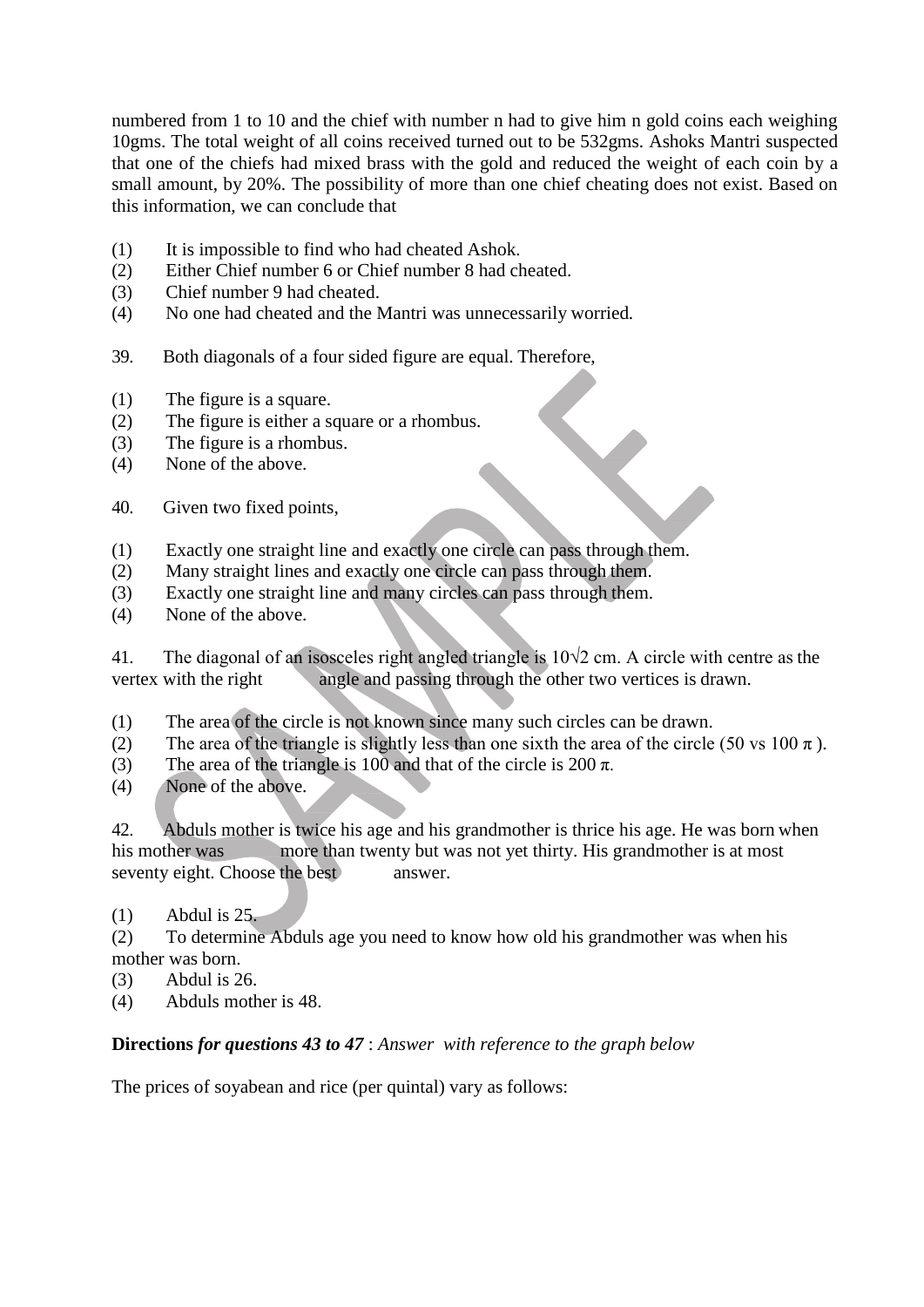

The costs of cultivation per acre are Rs.2000 and Rs.16000 for soyabean and rice respectively. The yield per acre is 5 quintals and 30 quintals respectively. With reference to this data, answer the following questions.

43. The return on investment or profitability per acre (ratio of profit to cost) in month 0 of soyabean is

- (1) Higher than that of rice.
- (2) Lower than that of rice.
- (3) Same as that of rice.
- (4) Cannot be computed.
- 44. The profit and profitability of rice in month 6 are
- (1) Rs.25000 and 1.6 respectively.
- (2) Rs.21000 and 1.4 respectively.
- (3) Rs.23000 and 1.4 respectively.
- (4) Rs.23000 and 1.6 respectively.

45. If the inventory cost is 12% per annum, then the net profit per quintal for a trader who buys in month 0 and sells in month 6 is

- (1) Rs.380 for soyabean and Rs.16 for rice.
- (2) Rs.380 for soyabean and Rs.28 for rice.
- (3) Rs.440 for soyabean and Rs.28 for rice.
- (4) None of the above.

46. The profitability ratios of growing soyabean, rice in month 0, and that of inventory holding from month 0 to month 6 for soyabean and rice respectively (approx. to nearest decimal) are:

- (1) 1.5, 1.25, 0.42 and 0.022
- (2) 1.5, 1.25, 0.84 and 0.048
- (3) 2.75, 1.6, 0.42 and 0.22
- (4) None of the above

47. A farmer with fixed irrigated land holding and a trader with fixed amount of capital should respectively

- (1) Grow rice and trade in rice.
- (2) Grow soya and trade in rice.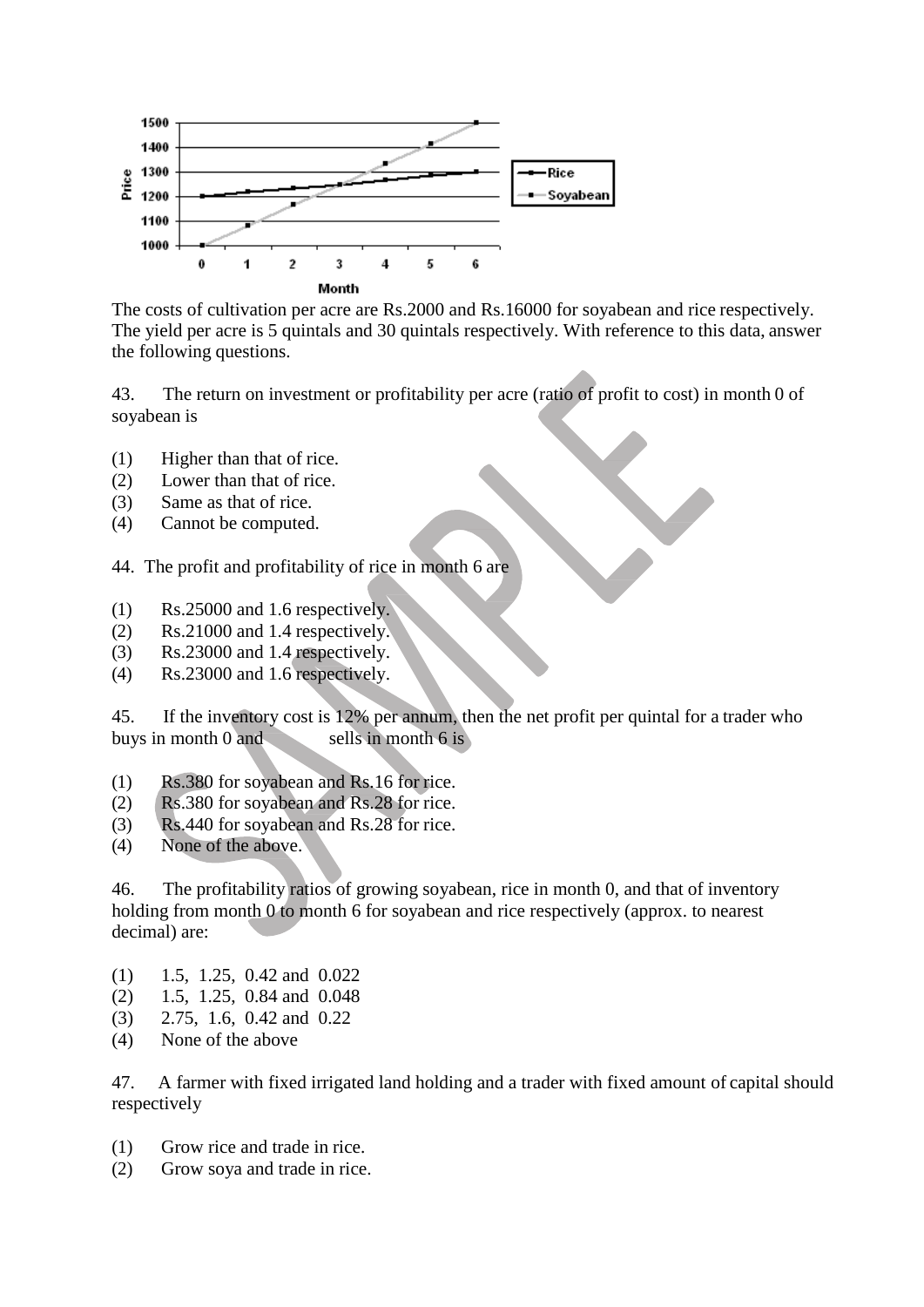- (3) Grow soya and trade in soya.
- (4) Grow rice and trade in soya.

**Directions** *for questions 48 and 49: In each question below two equations denoted by I & II are given. You have to solve them and find out the relation between p and q.*

Give answer if

- $(1)$   $p < q$
- $(2)$   $p \leq q$
- (3)  $p > q$
- (4)  $p \ge q$
- 48. I.  $p2 + 4p = 12$ II.  $q2 - 5q + 6 = 0$
- 49. I.  $p2 + 3p + 2 = 0$

II.  $q2 - 3q + 2 = 0$ 

**Directions** *for questions 50 and 52*: *In each of these questions, a question followed by data in three statements I, II and III is given. You have to study the question along with the data in all the statements and decide which of the statement(s) contain(s) information necessary to answer the question.*

- 50 . What is the strength of the school?
	- I . Number of girls is 125% of the number of boys
	- II. Number of girls is more than the number of boys by 45
	- III. Number of boys and the girls are in the ratio of 4:5 respectively (1) Only I & II (2) Only I & III (3) Only II & III Only I & II or only II & III

### 51. What is the volume of the cylindrical tank?

- I. Height of the tank is twice the diameter of the base
- II Perimeter of the base is 44 cms
- III Perimeter of the base is more than the height of the tank by 16 cms
- (1) I & II only (2) I & III only (3) Any two of the three (4) None of these
- 52. What was the length of the train?
	- I. Speed of the train was 60 kmph
	- II. The train takes 30 secs to cross a 250 metres long platform
	- I The train takes 15 secs to cross a signal pole
	- (1) I & II only (2) I and III only (3) All I, II & III (4) Any two of the three

**Directions** *for questions 53 to 55*. *These questions are based on the following information.*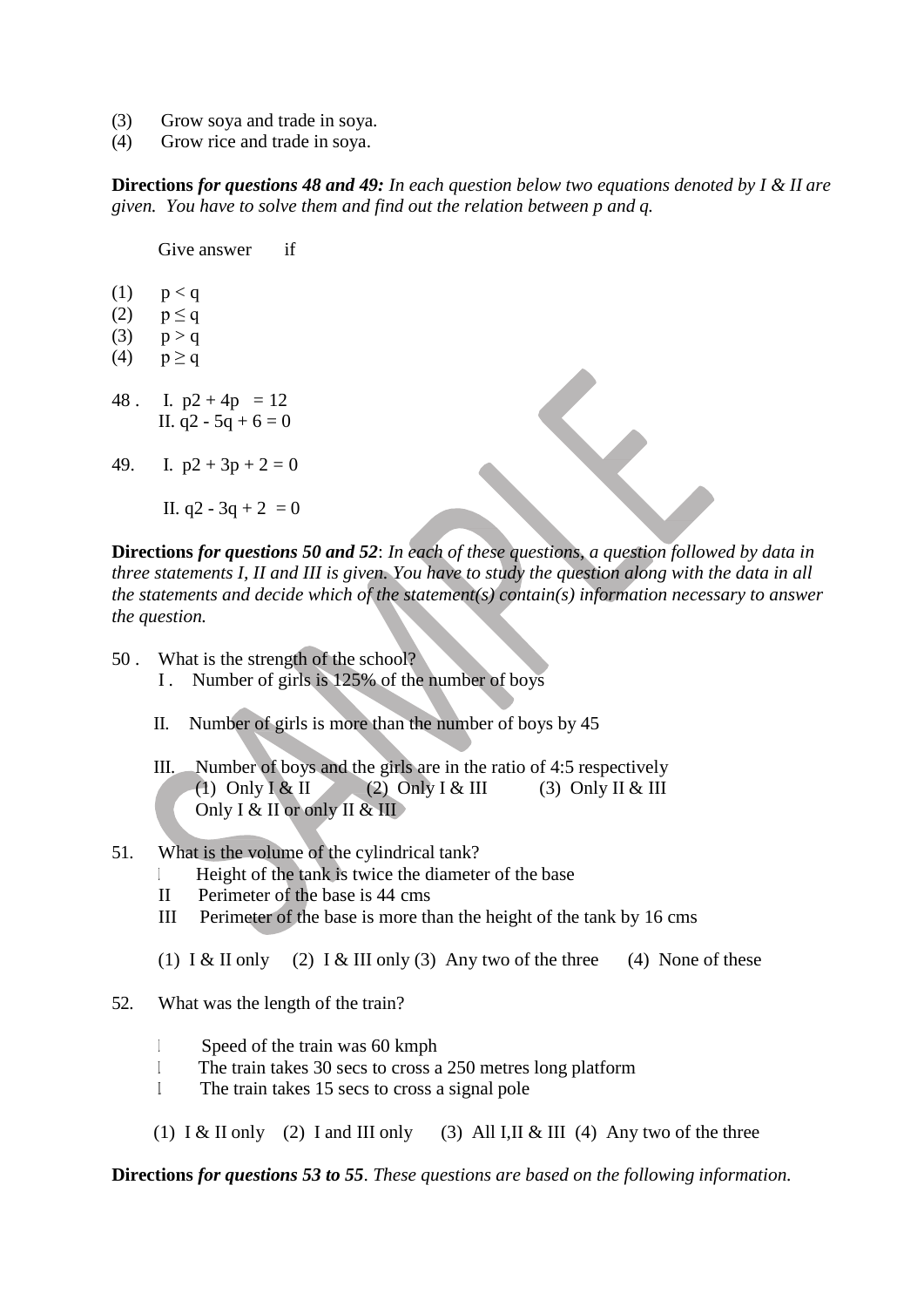#### *Study the information carefully and answer the questions.*

The students of the ABC institute of Arts have an option to do specialization in either English or Philosophy or both English and Philosophy. Out of total 85 students boys and girls are in the ratio of 8:9 respectively. 45% of the boys have opted for only English. 40% of the total students have opted for only Philosophy. Out of the total girls in the institute 20% have opted for both. Number of boys opted for only Philosophy and both are in the ratio of 7:4 respectively.

53. How many boys have opted for only Philosophy? (1) 11 (2) 22 (3) 14 (4) None of these 54. How many students have opted for both the subjects? (1) 34 (2) 19 (3) 21 (4) None of these 55. How many girls have opted for English? (1) 20 (2) 25 (3) 18 (4)) None of these

## **Directions** *for questions 56 to* **58** : *Use the information given below to answer questions that follow:*

In a football league with seven teams, 3 points are awarded for a win and 1 point is awarded to each team in case of a tie. However, each team plays each other twice during the season, and in the case of a team winning both the games against a particular opponent, the winning team receives an additional bonus point. In the last year's league, the champion team C won all its games and the worst team L lost all its; (only) two teams, A and B, were tied for the second place and the teams D, E and F were in a deadlock in terms of the total points.

56. Which of the following situations are possible?

a). Other than the team C, no team received any bonus point during the season. b). D, E and F did not loose any game except for their losses to Team C.  $(1)$  only a), but not b)  $(2)$  only b), but not a)  $(3)$  both a) and b)  $(4)$  neither a) nor b)

57. Which of the following is not a possible array of total points by the seven teams?

|  |  |  | $(1)$ 42, 31, 31, 14, 14, 14, 0 |  |
|--|--|--|---------------------------------|--|
|  |  |  | $(2)$ 42, 16, 16, 15, 15, 15, 0 |  |
|  |  |  | $(3)$ 42, 30, 30, 13, 13, 13, 0 |  |
|  |  |  | $(4)$ 42, 21, 21, 11, 11, 11, 0 |  |

58. What is the minimum possible point earned by team E?

(1) thirteen (2) ten (3) eleven (4) none of the above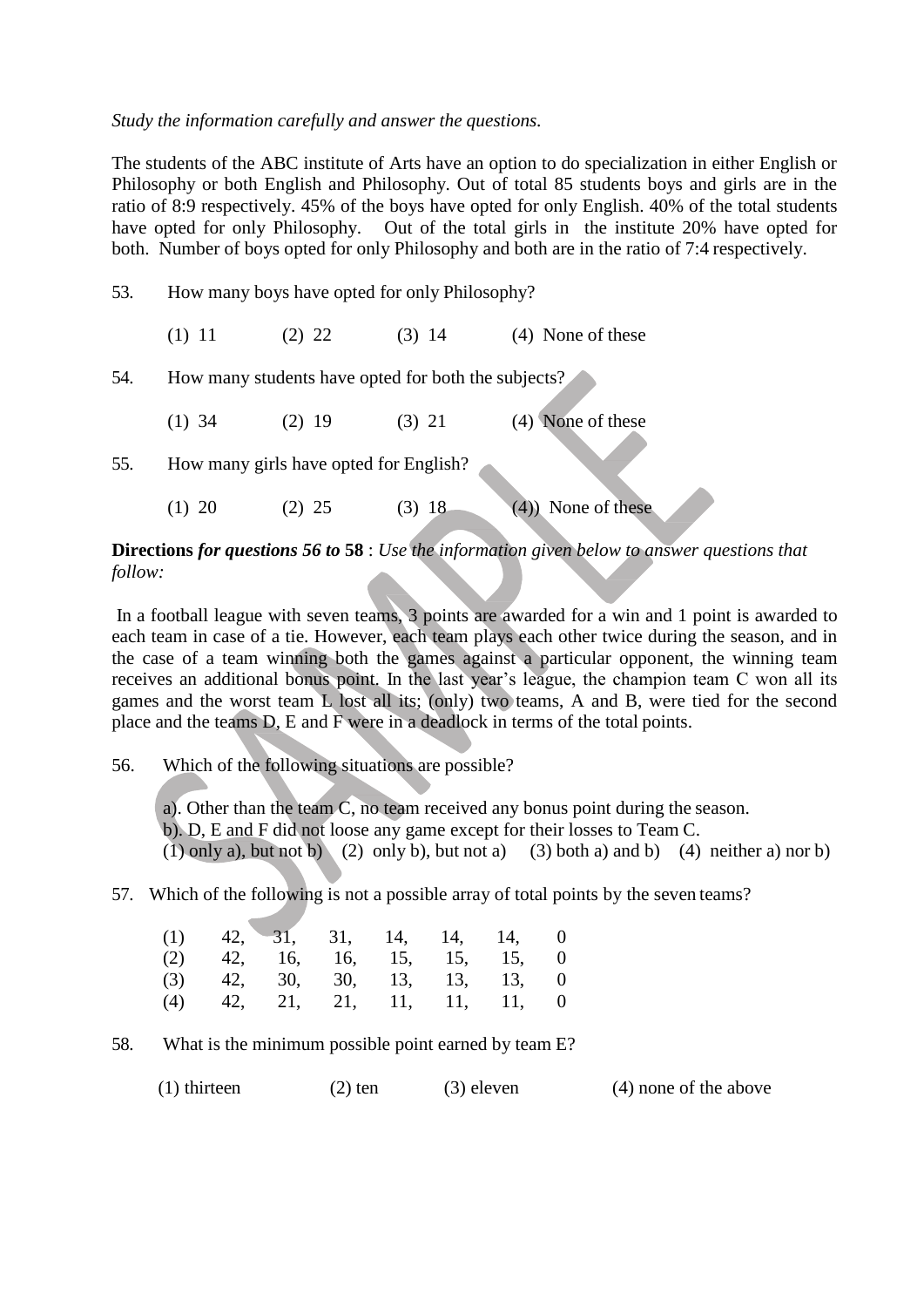### **Directions** *for questions 59 to 62: Read the following information and answer the questions.*

- 1. A,B,C and D are four consultants with four reputed software companies viz., Atharva, Technotech, Infosoft and Vedic ( not necessarily in that order). They have done pioneering software work in the following languages: Java, Fortran, Pascal and Cobol which have fetched them the top four prizes in a world famous software exhibition.
- 2. D has won neither the first nor the second prize.
- 3. A's work is in Cobol.
- 4. Java software work bagged the second prize.
- 5. Technotech consultant has done work in Pascal.
- 6. C, the Atharva consultant won the fourth prize.
- 7. The Infosoft consultant won the first prize.
- 59. First prize is won by (1) Consultant B (2) Consultant A (3) Java software work (4) Pascal software work
- 60 . D is the consultant of (1) Infosoft (2) Vedic (3) Technotech (4) Atharva

61 . Which of the following statements correctly list(s) the **descending** order of the prizewinning combination of consultants/companies/language work area?

- I Cobol, Technotech, B
- II Vedic, D, Pascal
- III B, Technotech, Fortran
- (1) III only (2) II only (3)  $1 & 11 \ (4) & 1 & 11 \ (5)$
- 62. Fortran work was done by
	- (1) Vedic Consultant (2) Infosoft Consultant (3) B (4) None of these

**Directions** *for questions 63 to 66: Each of the questions below consists of a question and two statements numbered I and II are given below it. You have to decide whether the data provided in the statements are sufficient to answer the question. Read both the statements and* 

*Give answer (1) if the data in Statement I alone are sufficient to answer the question, while the data in Statement II alone are not sufficient to answer the question.*

*Give answer (2) if the data in Statement II alone are sufficient to answer the question, while the data in Statement I alone are not sufficient to answer the question.*

*Give answer (3) if the data in Statement I alone or in Statement II alone are sufficient to answer the question.*

*Give answer (4) if the data in both the Statements I and II together are necessary to answer the question.*

#### **CAUTION: Do NOT mark your answer unless you consider both the statements carefully.**

- 63. Who among  $A, B, C, D \& E$  is the shortest ?
	- I. B and C are taller than E.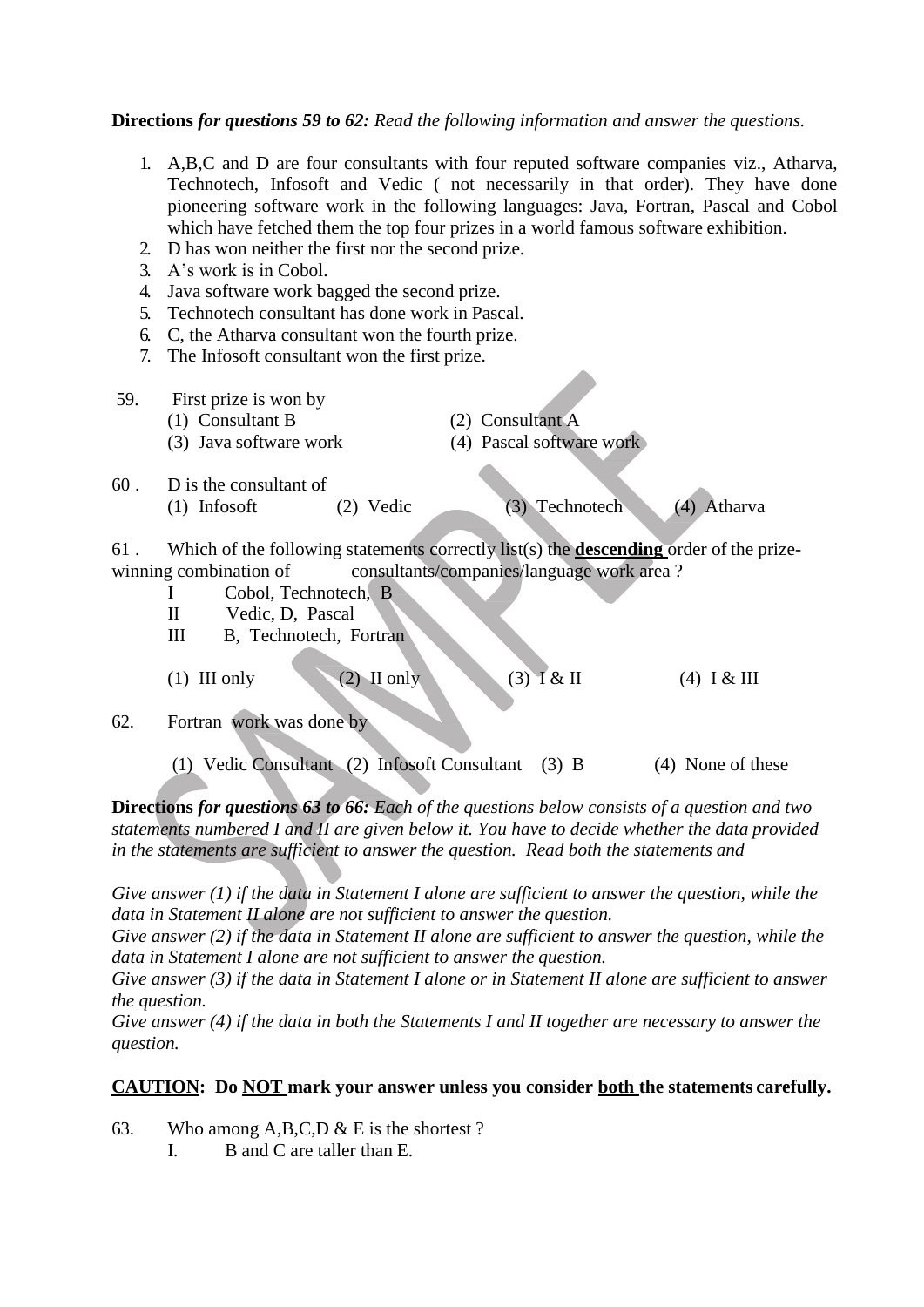- II. D is taller than A but shorter than E.
- 64. Which code stands for artificial in a code language in which Human is denoted by pi ?
	- 1. Artificial Intelligence is denoted by di ti in that code language.
	- 2. Enormous Human Intelligence is denoted by mi di pi in that code language.
- 65. What is Raju's rank from the last if he is 19th from the top ?
	- 1. There are 85 students in his class.
	- 2. Dilip who ranks 20th in Raju's class is 66th from the last.

66. What is the area of a square field ?

- 1. The perimeter of the field is twice the sum of its two sides.
- 2. The cost of fencing around the field is Rs.4,000/- @ Re.1 per foot.

**Directions** *for questions 67 to 72*. *In the following questions the symbols @, \*, #, and \$ are used with the following meaning:*

*A @ B means A is smaller than B A \* B means A is greater than B A # B means A is either greater than or equal to B A B means A is either smaller than or equal to B A \$ B means A is equal to B*

*Now in each of the following questions assuming the given statements to be true, find which of the two conclusions I & II given below them is/are definitely true ?*

*Give answer (1) if only Conclusion I is true Give answer (2) if only Conclusion II is true Give answer (3) if either Conclusion I or Conclusion II is true Give answer (4) if both the Conclusions I and II are true*

| 67. | <b>Statement</b><br>Conclusions<br>II $D * R$          | $D \# P$ , Q @ R, $P * R$<br>I. $Q @ P$                               |
|-----|--------------------------------------------------------|-----------------------------------------------------------------------|
| 68. | <b>Statement</b><br><b>Conclusions</b><br>$II$ O $*$ T | $Y \otimes Q$ , $R * T$ , $Q \# R$<br>$\therefore$ I. Y $\$$ R        |
| 69. | Statement<br>Conclusions<br>II. Y @ R                  | : N $Y, Y \otimes Z, R * Y$<br>$\therefore$ I. R $$Z$                 |
| 70  | Statement<br>Conclusions                               | : $W * K$ , $M @ L$ , $K * M$<br>$\therefore$ I. L $*$ K<br>II. M @ W |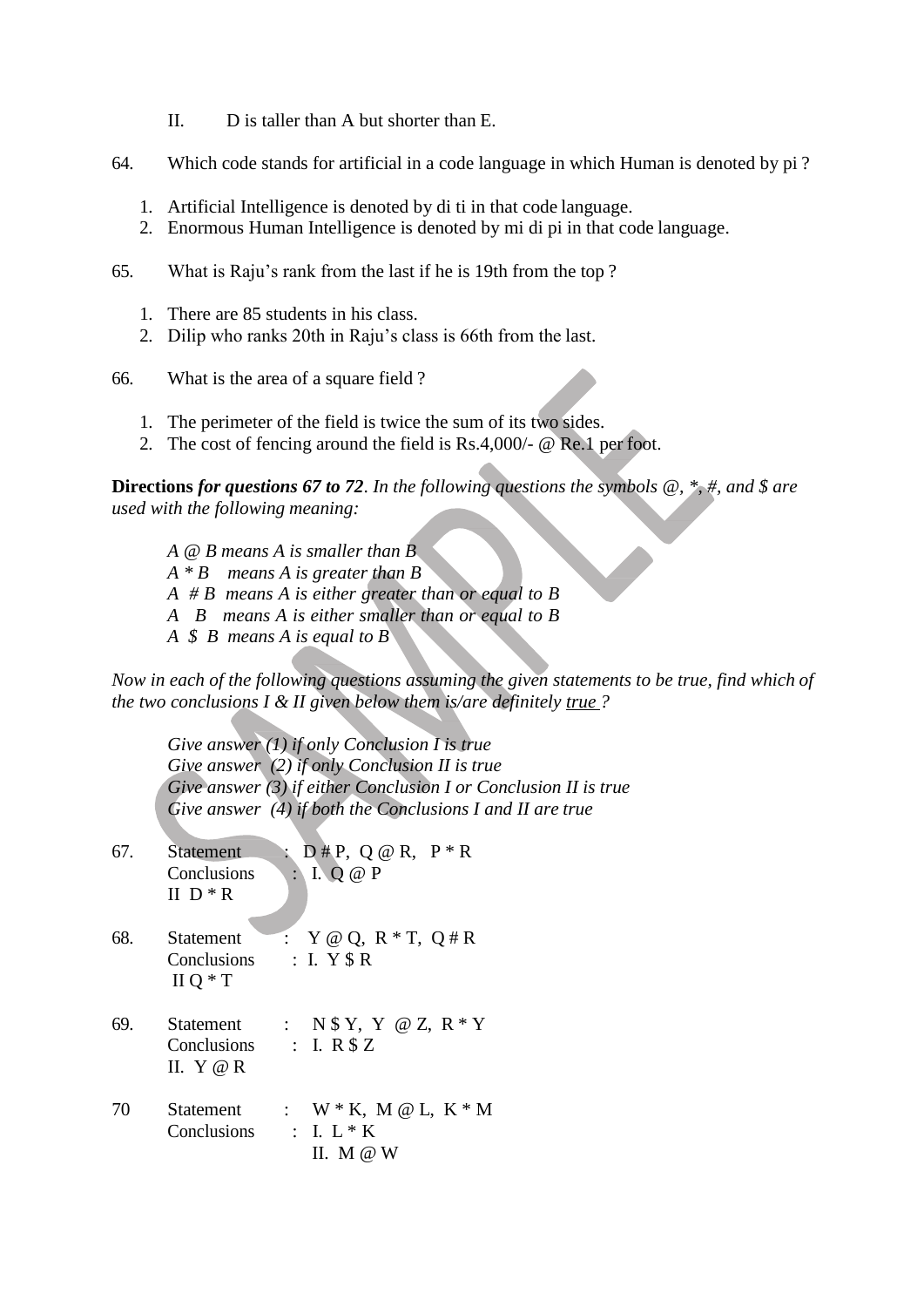| 71. | Statement<br>Conclusions | : $U * E$ , $G \otimes F$ , $F \$ E$<br>$\therefore$ I. G @ U<br>II. E @ $G$ |
|-----|--------------------------|------------------------------------------------------------------------------|
|     | 72 Statement             | $\cdot$ V * P R @ P O @ R                                                    |

 $72.$  Statement Conclusions : I. Q @ V II.  $P * O$ 

**Directions** *for questions 73 to 75:* Six students A,B,C,D, E & F have secured different marks in a competitive examination. A's marks are not more than E's. C, who has more marks than F, is fifth in the ascending order of marks. E has more marks than D, but not as high as  $F \& B$ . D's marks are less than A.

- 73. Who amongst them has secured maximum marks ? (1) B  $(2)$  F  $(3)$  Cannot be determined  $(4)$  None of these
- 74. Which of the following represents them in the descending order of their marks? (1) DAEFCB (2) FCBEAD (3) DAEBCF (4) BCFEAD
- 75. Which of the following is **true?**
	- (1) F secured more marks than B
	- (2) C secured more marks than B
	- (3)F stands 4th when all are arranged in the descending order of their marks
	- (4)D has secured least marks

# Section III

#### Number of Questions: 25

**Directions** *for questions 76 to 100: Read the following passages carefully and answer the questions given below each. Certain words are underlined to help you to locate them while answering some of the questions* Passage 1

For more than a century, the Industrial Gases Division of BC, a huge British conglomerate, had joined the march of industrial progress across the British Empire. Its 35,000 people worked in fifteen countries around the globe to produce and deliver oxygen, nitrogen helium, and a wide variety of industrial gases to manufacturers of products ranging from steel and food to microchips.

Industrial Gases maintained a steady, if remarkable, course until 1993. Then, in a sharp break with its staid British traditions the company elevated C K Chow to its top post. Chow, head of Industrial Gases Hong Kong subsidiary, was an aggressive entrepreneur with a strong belief that the sluggish giant had lost touch with the competitive realities of the late twentieth century.

As he settled into the corporate headquarters outside London and surveyed the worldwide operation, Chow's concern only grew deeper. He saw an organization resistant to new ideas, focused on internal concerns rather than on customer needs, and fixated on geographic boundaries that discouraged collaboration. While the operation faced no imminent crisis, it was clearly an underperformer, seemingly content to pursue business as usual in a world where markets and technology were constantly changing. He came to believe that two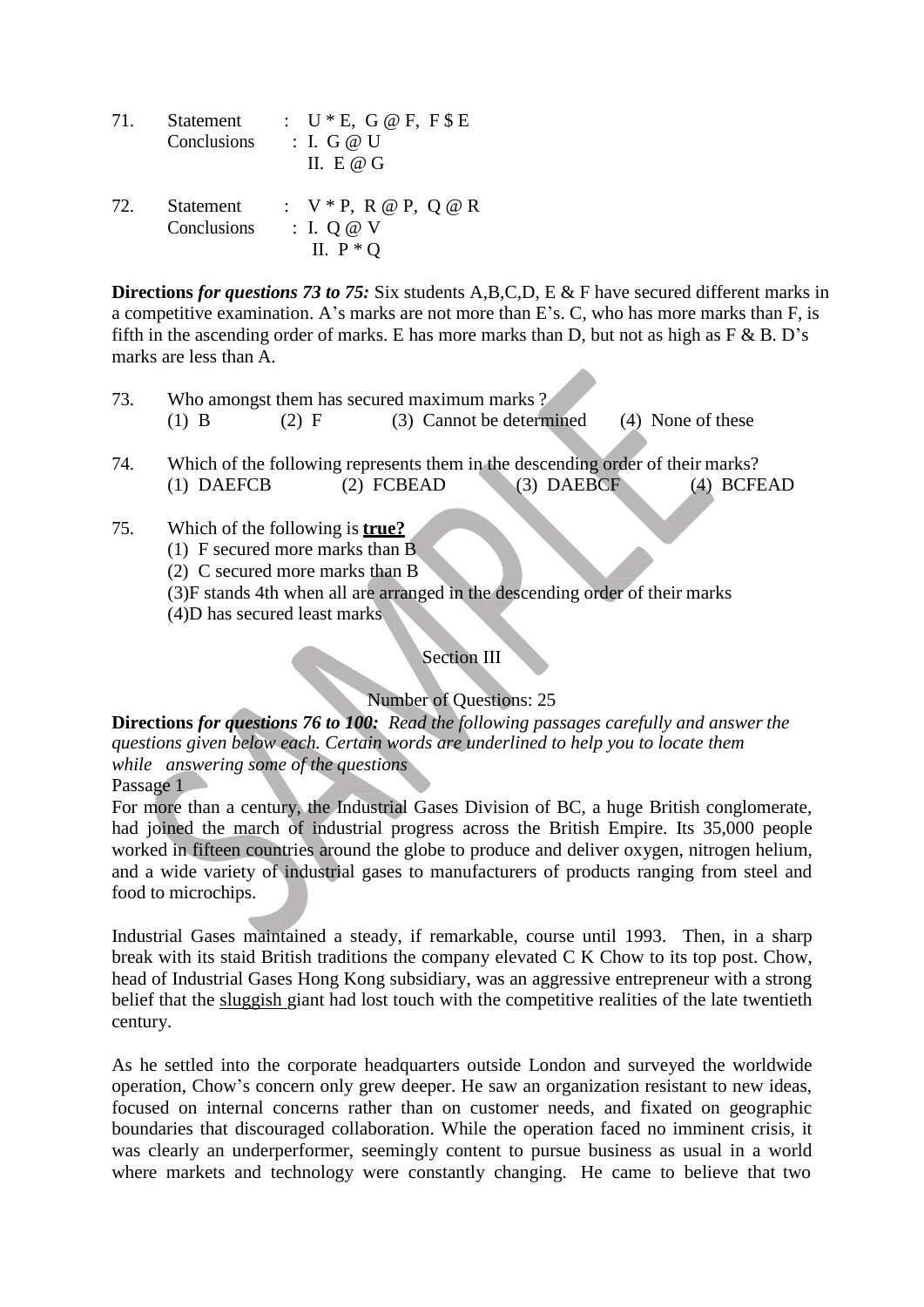particular problems, if left unresolved, might soon become critical.

First, Industrial Gases was slow to develop new technology and slow to diffuse it throughout the company. A new manufacturing or delivery process developed by the company's Australian subsidiary might take years to show up at the other Industrial Gases operations. In the meantime, competitors were copying the Australian break-throughs and using them to gain advantage over Industrial Gases subsidiaries in other countries.

Second, from a historical standpoint, the industrial gases business had been intensely local; plants were located right next to steel mills, for instance, and few customers had global operations. By the early 1990s, that was changing. Major microchip producers, such as Intel and IBM, had little patience for dealing separately with BOC in a dozen different counties; they wanted to streamline their relationships and have just one BOC contact and if they couldn't they were more than willing to take their business elsewhere.

Convinced that the company's plodding performance was rooted in fundamental organizational problems, Chow secluded himself with the dozen members of his senior team near the ancient village of Runnymede. There, they spent days thrashing out the company's problems with regard to organizational structure and processes and hammering out a new vision for the future. They resolved that in order to be truly competitive in a full range of local and worldwide markets, they would have to become the most customer-focused company in the industrial gases business through innovation and service created by working together around the globe.

76. What did Chow realize after taking over the top post at Industrial Gases ?

- 1. The organization was open to new ideas.
- 2. It served its customers well.
- 3. It was focused on internal concerns.
- 4. It faced great crisis.
- 77. Which of the following statements about C K Chow is NOT correct ?
	- 1. He was an aggressive entrepreneur.
	- 2. He believed that industrial gases was not in touch with ground realities.
	- 3. He belonged to the Australian subsidiary.
	- 4. He was stationed at the corporate headquarters.
- 78. What was Chow's diagnosis about the Company's poor performance ?
	- 1. Basic problems related to organization structure and processes.
	- 2. Constantly changing markets and technology.
	- 3. Better performance of its competitors.
	- 4. None of these
- 79. What was decided by Chow and his colleagues at Runnymede ?
	- 1. Make the company as productive as possible.
	- 2. Give a strong push to performance.
	- 3. Make the operations of Company more competitive.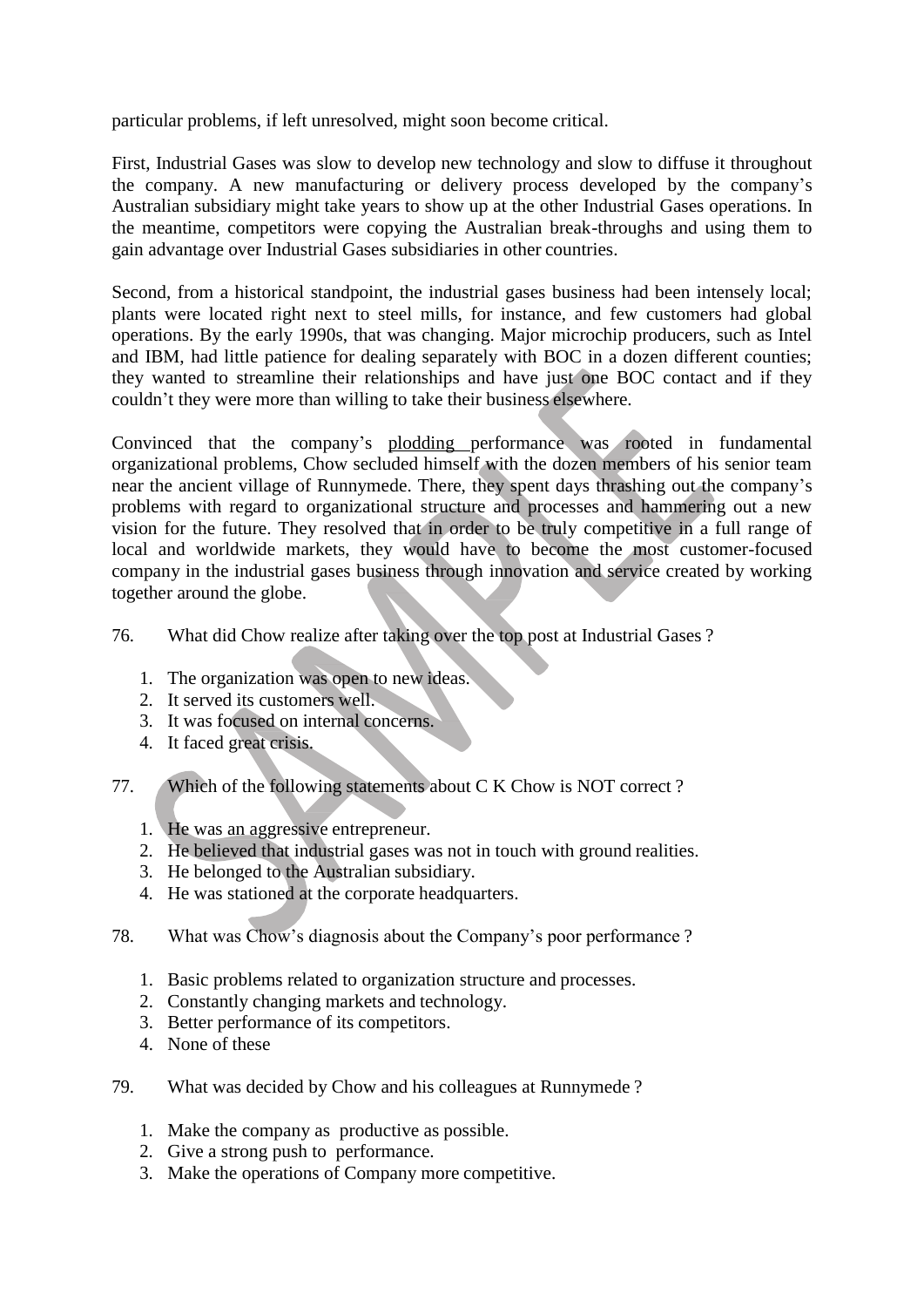- 4. Lay maximum focus on customer needs and expectations.
- 80. Which of the following problems was considered to be critical by Chow ?
	- 1. Underperformance of Industrial Gases.
	- 2. Smooth adoption of technology.
	- 3. Resistance to new ideas.
	- 4. Strong local nature of business.
- 81. Which of the following statements is TRUE in the context of the passage ?
	- 1. Industrial Gases had headquarters in Australia
	- 2. Runnymede is an ancient suburb of London.
	- 3. Chow was head of Industrial Gases Hongkong subsidiary.
	- 4. Industrial Gases manufacture products which are poisonous and having health hazards.
- 82. What did Chow do with his colleagues at Runnymede ?
	- 1. He defined and decided the functions of management at Industrial gases.
	- 2. Identified the problems of Industrial Gases with solutions.
	- 3. Decided to develop new technology for Company's progress.
	- 4. None of these
- 83. Which of the following statements is NOT TRUE in the context of the passage ?
	- 1. Industrial Gases was neither technologically innovative nor customer focused.
	- 2. At Runnymade Chow hammered out a new vision for Industrial Gases.
	- 3. Industrial Gases had an edge over its competitors in the market
	- 4. Industrial Gases was in existence for more than 100 years.

84 Which of the following words is OPPOSITE in meaning to the word sluggish as used in the passage ?

(1) fast-moving (2) inactive (3) strong (4) durable

#### **Passage 2**

Over the years, there has been pressure for increased productivity and higher earnings for workers in industry. Employee earning can be increased by raising the selling price of the firm's products and services, reducing profits or costs of raw materials, or augmenting labour productivity. However, increasing employee earnings by means other than increased labour productivity jeopardizes the firm's competitive strength in the market. Higher prices usually mean fewer customers, reduced profit means less capital investment, and low-cost materials mean poor product quality. But, increasing labour productivity by enhancing skills and motivation creates an almost unlimited resource. The development of economic resources, human as well as nonhuman, is the product of human effort, and the quality of human effort in large part depends on human motivation.

Motivating employees with traditional authority and financial incentives has become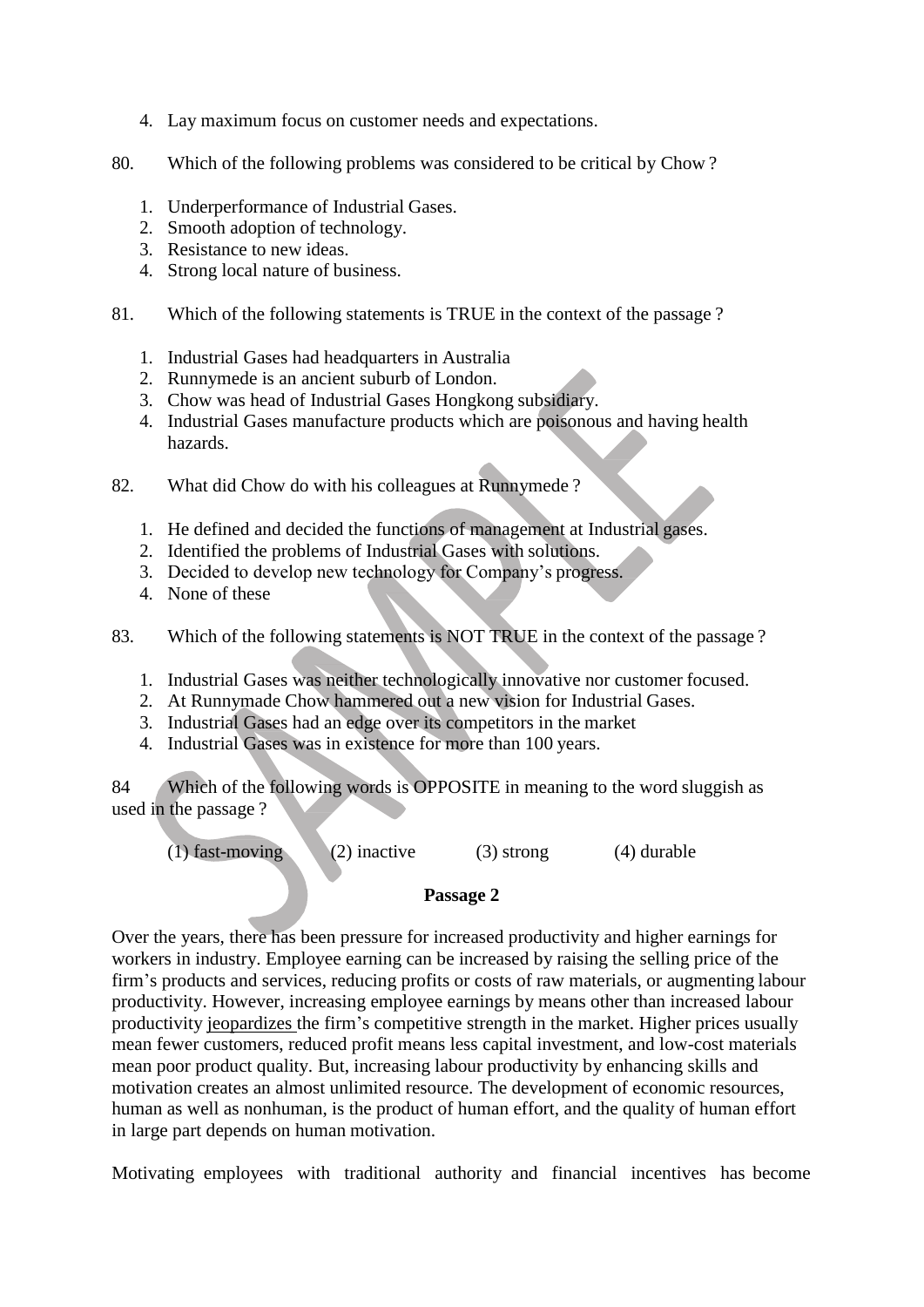increasingly difficult as employees become economically secure and their dependency on any one particular organization decreases. According to expectancy theorists, the motivation to work increases when an employee feels his performance is an instrument for obtaining desired rewards. Nevertheless, in many organizations today employees are entitled to organizational rewards just by being employed. Unions, governmental regulations, and the nature of the job itself in some cases prevent management from relating financial rewards to performance. People may be attracted to join and remain in organizations to receive organizational rewards, but being motivated to join an organization is not the same as being motivated to exert effort in an organization. The challenge to management is to find and administer alternative forms of incentives which will induce employees to improve work performance. Such alternative forms of reinforcement will require increased understanding of motivational theories and programmes.

- 85. Which of the following factors create unlimited resources for organizations ?
	- 1. Satisfying employees with financial incentives.
	- 2. Increasing labour productivity by enhancing skills and motivation.
	- 3. Encouraging employees to spend greater physical energy.
	- 4. Inducing employees to improve work performance and control their demands.

86. Which of the following does not contribute to the increased employee earnings, in the context of the passage ?

- 1. Increasing the selling price of company's products
- 2. Reducing profits in favour of employees
- 3. Providing incentives and fringe benefits
- 4. Augmenting labour productivity
- 87. Which of the following statements is TRUE in the context of the passage ?
	- 1. Development of economic resources is the product of market conditions
	- 2. Employee earnings can be increased by lowering the selling price of company's products.
	- 3. Employees can be best motivated by providing financial incentives.
	- 4. Employees are entitled to organizational rewards just by being employed

88. Which of the following factors, according to the passage, imperils the organization's competitive strength ?

- 1. Ability of making performance contingent on rewards.
- 2. Anti-productivity and anti-management activities of labour unions
- 3. Motivating employees with traditional authority.
- 4. Increasing employee earnings regardless of their productivity.
- 89. Which of the following factors determine the quality of human efforts ?
	- 1. Desire and willingness of an individual to excel in whatever he undertakes.
	- 2. Economic resources available with the organization.
	- 3. Readiness of an individual to experiment with new ideas and his innovativeness.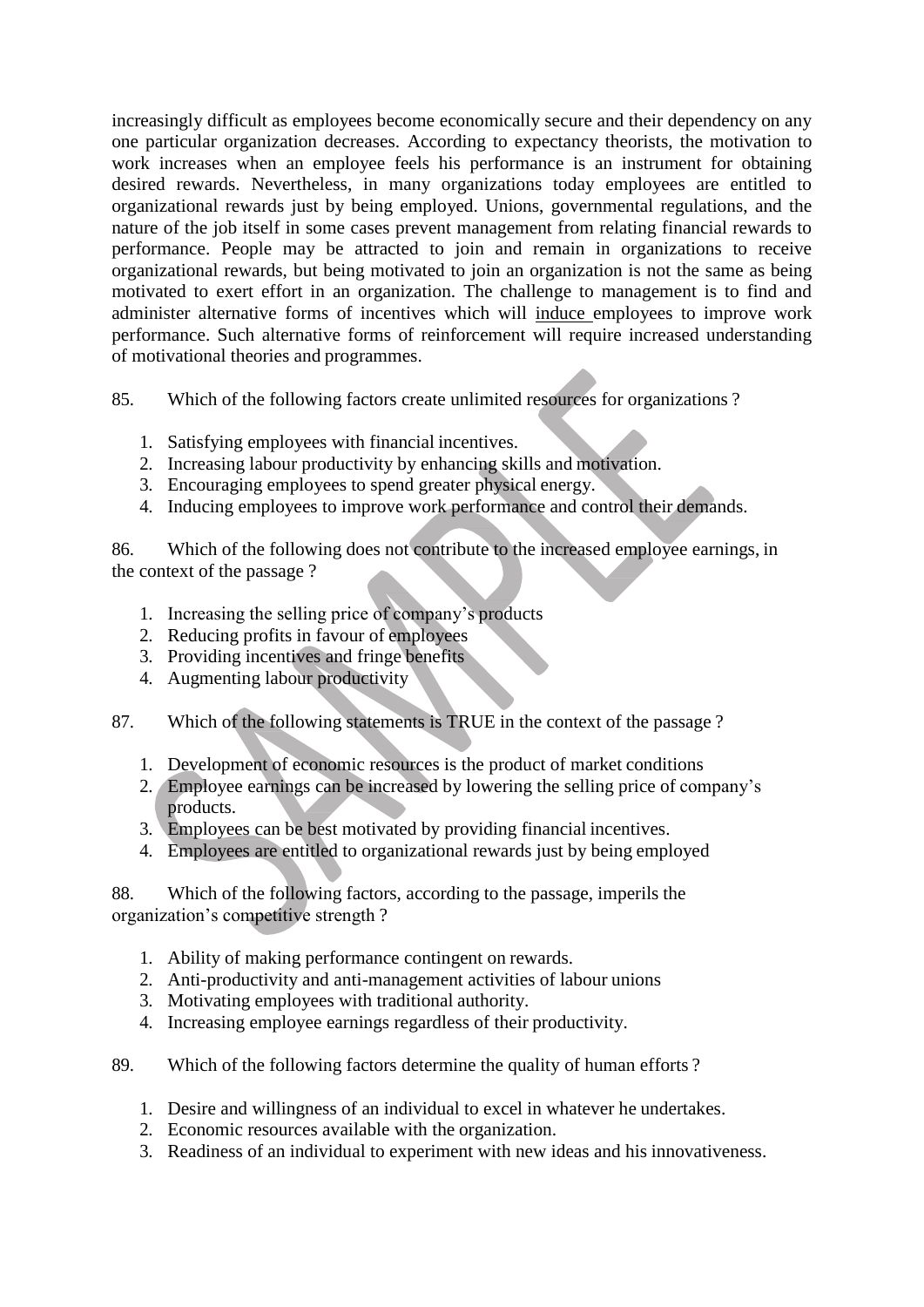- 4. Higher wages, fringe benefits and job security.
- 90 Employees feel motivated to work when they
	- 1. experience good working conditions in the organization.
	- 2. decide to produce goods and services as a result of team work
	- 3. think that performance is a tool for obtaining rewards.
	- 4. relate rewards to material prosperity

91. Which of the following words is most OPPOSITE in meaning of the word jeopardize as used in the passage ?

(1) safeguard (2) endanger (3) project (4) devalue

92. In the context of the passage, company's competitive strength in the market is affected mainly because of

- 1. slump in the international market.
- 2. faulty company policies and procedures.
- 3. poor inter-departmental coordination
- 4. lack of improvement in labour productivity

93. Which of the following statements is/are NOT TRUE in the context of the passage ?

- 1. Human effort is the cause of development of economic resource.
- 2. Management is free to relate financial rewards to performance.
- 3. Employees can be easily motivated with traditional authority.

(1) A and B only (2) C only (3) A and C only (4) B and C only

#### **Passage3**

Man's growth from barbarism into civilization is supposed to be the theme of history but sometimes, looking at great stretches of history, it is difficult to believe that this ideal has made such progress or that we are very much civilized or advanced. There is enough of want of cooperation today, of one country or people selfishly attacking or oppressing another, of one man exploiting another.

It is well to remember that man in many ways has not made very great progress from other animals. It may be that in certain ways some animals are superior to him. Still we look down upon the insects as almost the lowest of living things, and yet the tiny bees and ants have learnt the art of cooperation and of sacrifice for the common good far better than man. If mutual cooperation and sacrifice for the good of society are the test of civilization we may say that the bees and ants are in this respect superior to man. In one of our old Sanskrit books there is a verse which may be translated as follows: For family, sacrifice the individual, for community, the family, for the country, the community, and for the soul, the whole world. What a soul is, few of us can know or tell, and each one of us can interpret it in a different way, but the lesson this Sanskrit Verse teaches us is the same lesson of cooperation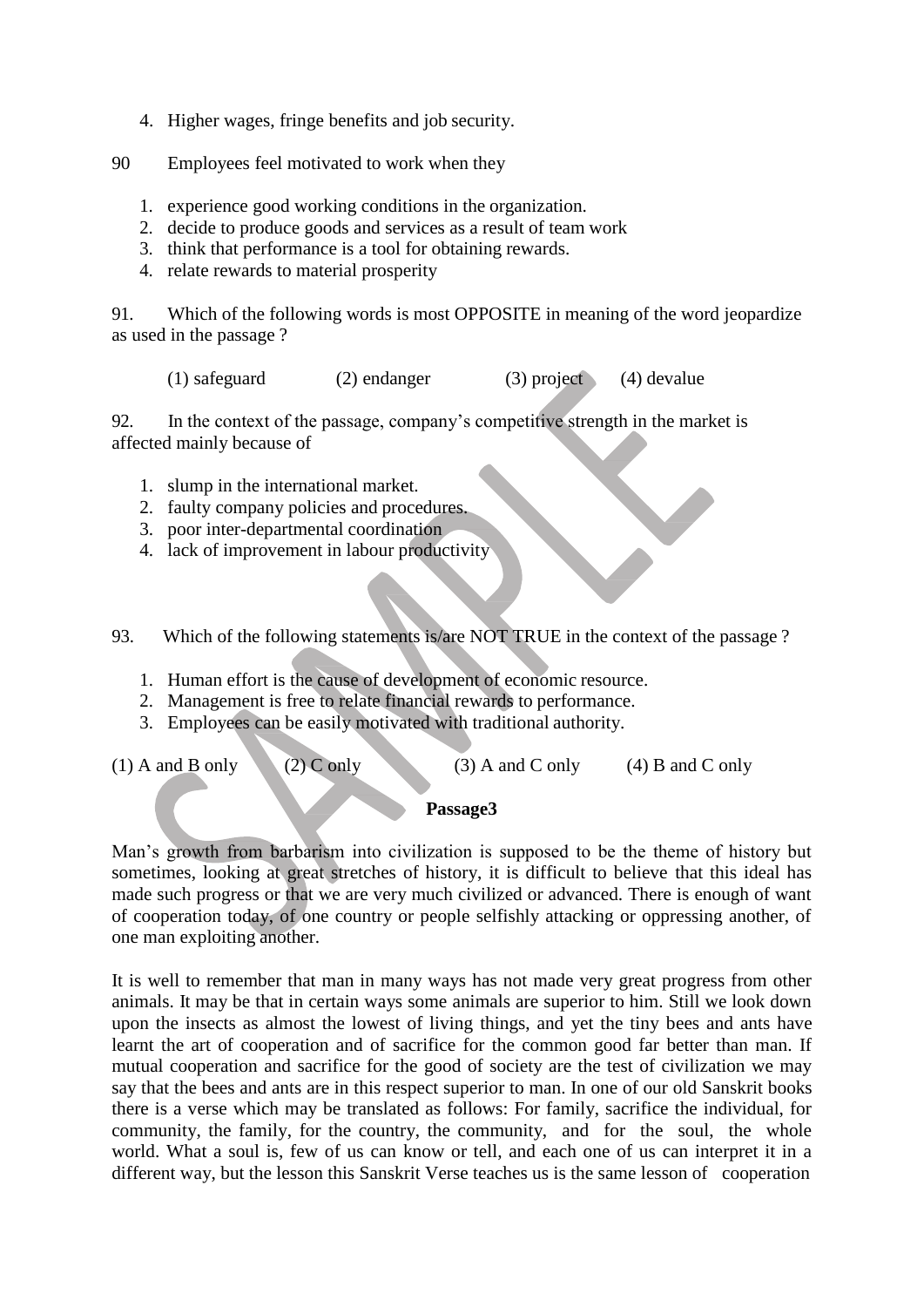and sacrifice for the larger good. We in India had forgotten this sovereign path of real greatness for many a day. But again we seem to have glimpses of it and all the country is astir. How wonderful it is to see men and women, and boys and girls, smilingly going ahead in India's cause and caring about any pain or suffering ! Well, may they smile and be glad for the joy of serving a great cause is also great. They will also be fortunate enough to get the joy of sacrifice.

- 94. What is the theme of history ?
	- 1. The rise and fall of empires.
	- 2. Man's moral and spiritual development.
	- 3. Man's search for truth.
	- 4. The process of man becoming civilized.
- 95. In what respects are some animals superior to man ?
	- 1. Physical strength
	- 2. Having no worries in their lives
	- 3. Having greater instinct for cooperation and sacrifice
	- 4. Not oppressing or exploiting one another.
- 96. What does the soul signify ?
	- 1. A divine essence in all of us.
	- 2. Different things for different people
	- 3. Self-righteousness
	- 4. The element of life
- 97. What lesson does the Sanskrit Verse in question teach us ?
	- 1. To inculcate spirit of cooperation and self-sacrifice for the large good of the society.
	- 2. To behave well with one another.
	- 3. To help each other in difficulties.
	- 4. To work constantly.
- 98. We say that man is not yet civilized because
	- 1. there are colossal disparities between the rich and the poor.
	- 2. most of us are illiterate.
	- 3. we ill-behave with one another.
	- 4. most of us oppress and exploit others and lack the spirit of cooperation.
- 99. We should not look down upon the insects as almost the lowest of living things because -
	- 1. they are of immense use to mankind.
	- 2. they can cause harm to us out of proportion to their size.
	- 3. they have a sense of sacrifice and cooperation.
	- 4. small size does not necessarily make anything low.